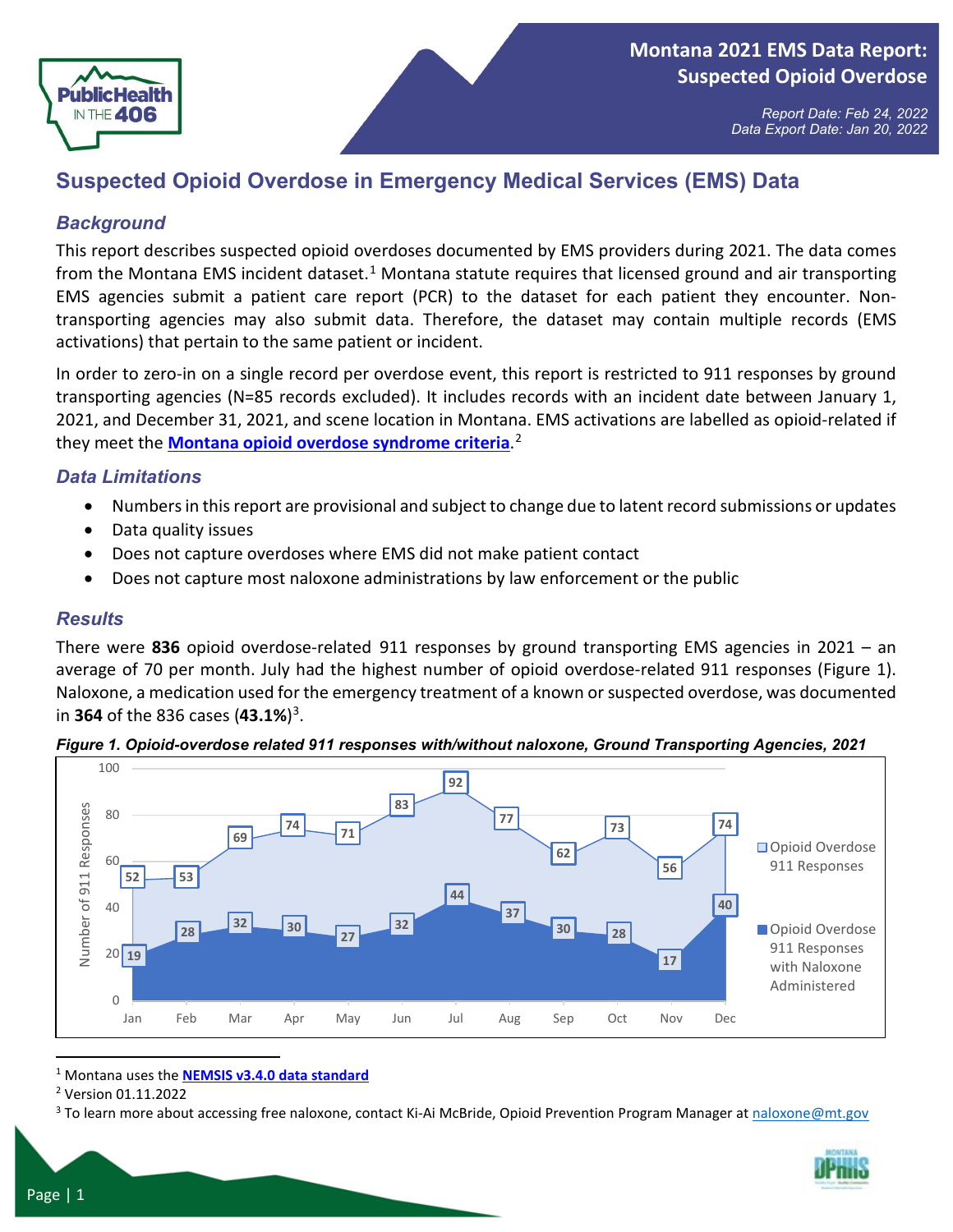

The number of opioid overdose-related 911 responses increased by approximately **35%** in 2021 compared to 2020. Every month in 2021, except for May, had more responses than the same month in 2020 (Figure 2).

*Figure 2. Percent difference in monthly number of opioid-related 911 responses, Ground Transporting Agencies, 2021 vs 2020*



Among the 364 opioid-related cases where naloxone was given, there were 482 naloxone administrations documented with a total amount of **868 milligrams** (mg)—however, this total does not include data from records missing dosage information. The yearly average was **72 mg** per month. July and December both saw totals over 100 mg, while November saw a lower amount than expected[4](#page-1-0) (Figure 3). An average of **2.4 mg** of naloxone was given per opioid overdose patient, with month-to-month variation. Individuals overdosing from stronger opioids may require a higher dose of naloxone to reverse their overdose.



*Figure 3. Monthly total mg naloxone administered and average mg per patient, 911 responses, Ground Transporting Agencies, 2021*

<span id="page-1-0"></span><sup>4</sup> New facility list implemented in Nov 2021 may have affected the import of some EMS records to the database.